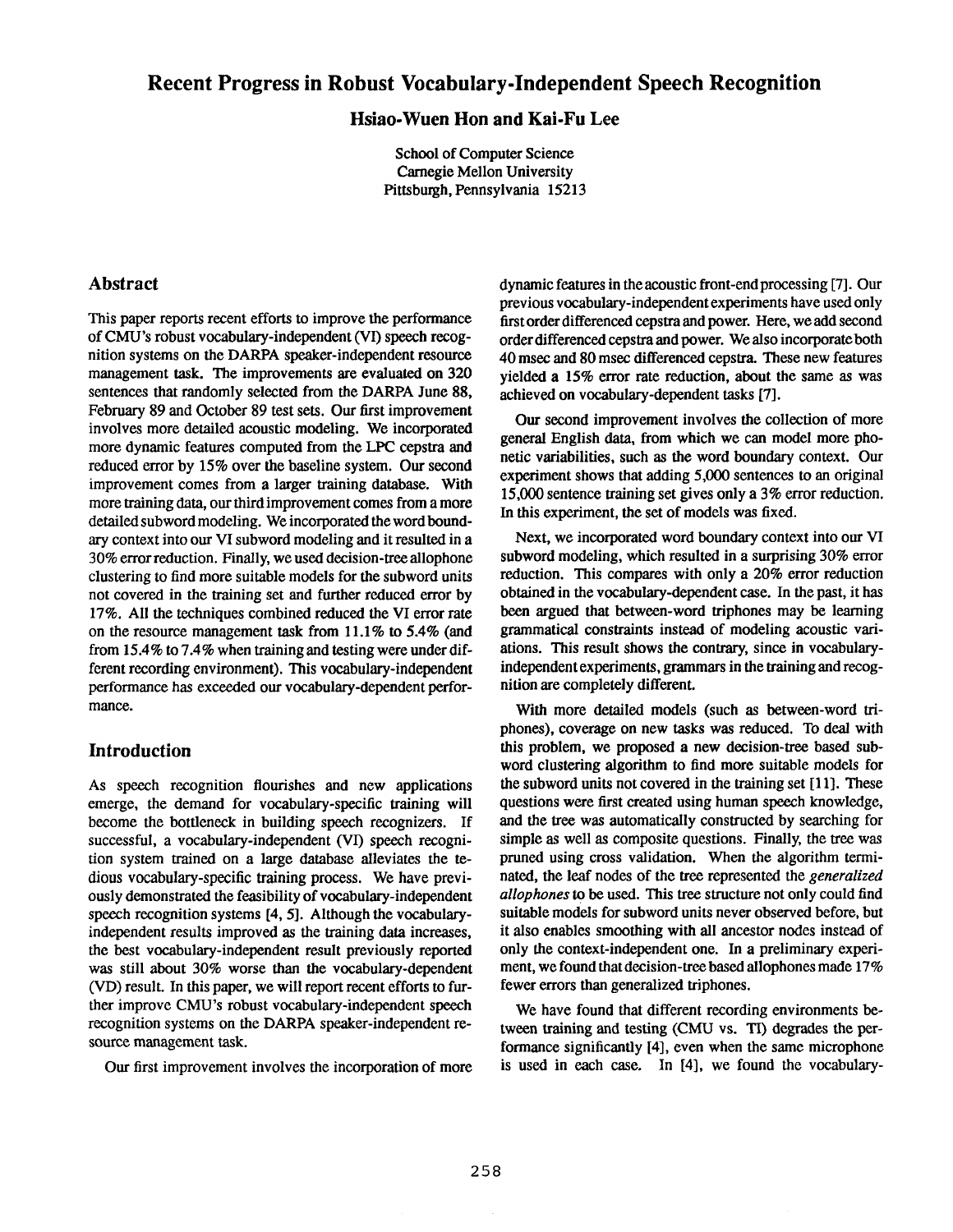independent system suffered much more from differences in the recording environments at TI versus CMU than the vocabulary-dependent system. However, with the above techniques, the vocabulary-independent system became more robust to the changes in recording environment than the vocabulary-dependent system. Our results now show the vocabulary-independent system works about 11% better than vocabulary-dependent system under cross-condition recognition.

These techniques implemented on the vocabularyindependent system led to more than 50% error reduction on both same recording and cross recording conditions. They made our vocabulary-independent system 13% better than our vocabulary-dependent system on the resource management task.

In this paper, we will first describe our recent efforts on CMU's vocabulary- independent speech recognition system, including incorporating more dynamic acoustic feature, larger training database, word boundary context, and decision tree allophone clustering. Then we will describe our experiment setup and present results. Finally, we will close with some concluding remark about this work and future work.

## **More Detailed Acoustic Model**

Temporal changes in the spectra are believed to play an important role in human perception. One way to capture this information is to use differenced coefficients [3, 12] which measure the change of coefficients over time. Our previous vocabulary-independent experiments have used only three codebooks, the first codebook for cepstrum coefficients, the second codebook for differenced cepstrum coefficients (40 msee) and the third codebook for power and differenced power (40 msec) [4].

In additional to first order differencing, it has recently been shown that adding second order differenced coefficients further enhances performance [7]. Thus, we added the fourth codebook with second order cepstrum coefficients. We also incorporated both 40 msec and 80 msec differenced cepstrum coefficients into the second codebook and power, differenced power (40 msec), and second order differenced power into the third codebook. (For detailed implementation, see [7]). These new features reduced the error rate on the vocabularyindependent system from 11.1% to 9.4 % and therefore yielded a 15% error reduction, about the same as was achieved on the vocabulary-dependent system [6].

# **Larger Training Database**

In previous work [4], we showed the vocabulary-independent results improved dramatically as the vocabulary-independent training increased. (The error rate was reduced 45% when VI training database was increased from 5,000 sentences to

15,000 sentences). Therefore, we continue collecting more general English database and hope to improve VI results from more VI training.

In addition to the TIM1T (3,300 sentences), Harvard (19,00 sentences) and old general English (10,000 sentences) databases used in the previous experiments, we add 5,000 more general English data into our vocabulary-independent training set. The database covered about 22,000 different words and 13,000 different triphones (not counting inter-word triphones). While the word coverage on DARPA resource management task was only improved from 57% to 60%, the intra-word triphone coverage was improved from 90.0% to 93.6%. We first clustered the 13,000 different triphone models down to about 2,200 by using an agglomerative clustering algorithm [ 10] and trained on those 2,200 generalized triphone models. However, we only obtained a small improvement, reducing the error rate from  $9.4\%$  to  $9.1\%$  (a 3% error reduction), when the training database increased from 15,000 sentences to 20,000 sentences.

We conjectured the current subword modeling technique may have reached an asymptote, so that additional sentences are not giving much improvement. If this is correct, we need to make our subword models more detailed with the growing database.

# **Between-Word Triphone**

Because our subword models are phonetic models, one way to model more acoustic-phonetic detail is to incorporate more context information, e.g. stress, word-boundary context, syllable position, etc. We have already incorporated the stress into vocabulary-dependent and vocabulary-independent systems and did not get any improvement [4, 11]. It might be because lexical stress does not predict sentential stress well.

As suggested by the incorporation of word boundary context into triphone modeling in vocabulary-dependent systems [9, 14], we decided to do between-word triphone modeling on our vocabulary-independent system by adding three more contexts, word beginning, word ending and single-phone word positions. The incorporation of word boundary context increased the number of triphones on the VI training set from 13,000 to 33,500 and reduced the triphone coverage on resource management task from 93.6% to 90.0%. We used the same clustering algorithm to cluster those 33,500 triphones down to 2,600 generalized triphones. The between-word triphone modeling enables us to reduce the error rate of the vocabulary-independent system from 9.1% to 6.5%, which is about 29% error reduction.

This result is surprising when compared to only a 20% error reduction in the vocabulary-dependent system [8]. In the past, it has been argued that between-word triphones might be learning grammatical constraints instead of modeling acoustic-phonetic variations. This result shows the con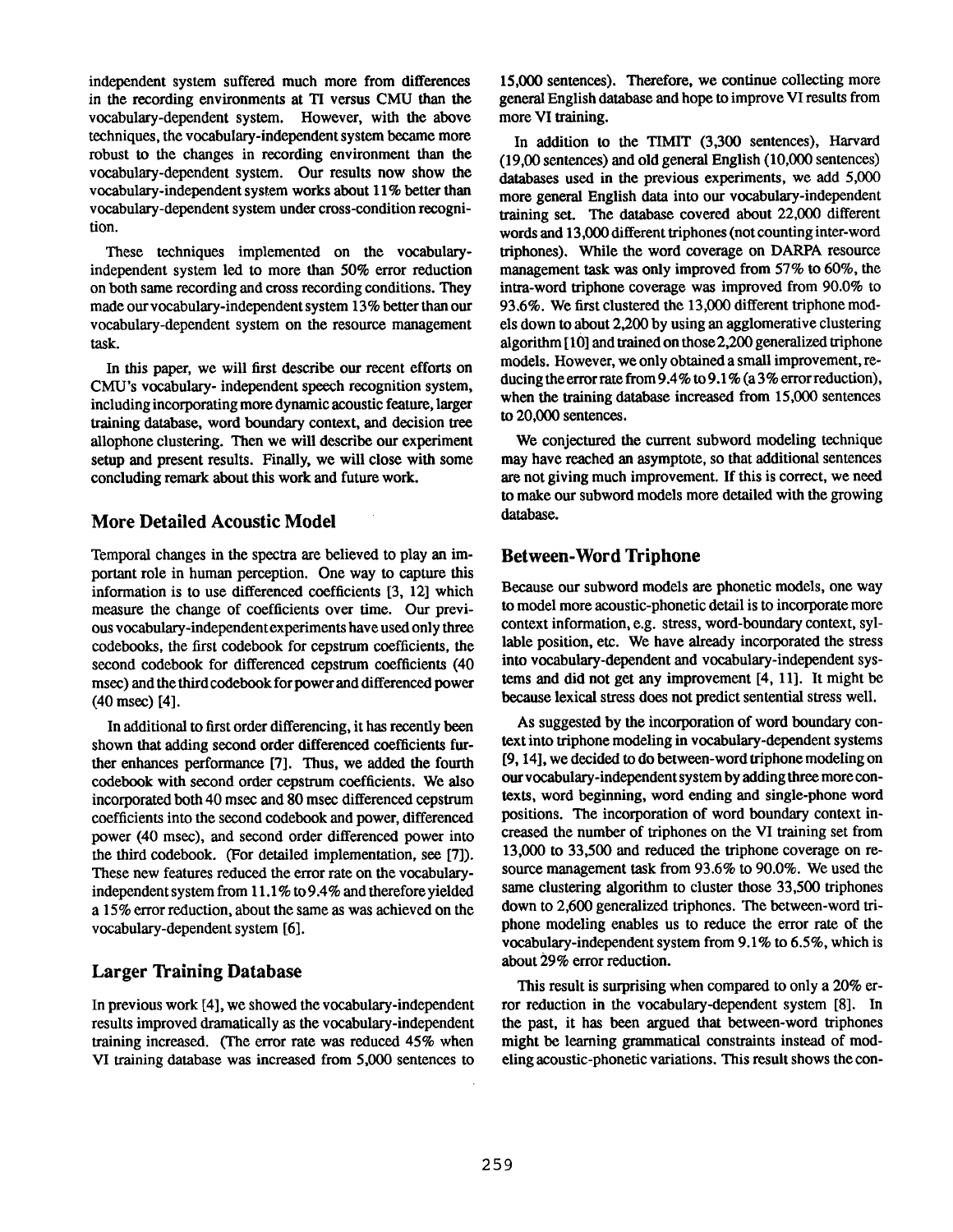trary, since in vocabulary-independent systems, grammars in the training and recognition are completely different.

### Decision Tree Allophone Clustering

As indicated in the previous section, with more detailed models (between-word triphone models), coverage on new task was reduced. For example, the triphone coverage on resource management was reduced from 93.6% (only intra-word triphones) to 90.0% (incorporated inter-word triphones). This means for 10% of the phones in the dictionary, we couldn't find suitable generalized triphone models, and were forced to used the monophone model. This could hurt the system's performance.

To deal with this problem, we proposed a new decision tree based subword clustering algorithm [11, 2, 1, 15]. At the root of the decision tree is the set of all triphones corresponding to a phone. Each node has a binary "question" about their contexts including left, right and word boundary contexts (e.g., *"Is the right phoneme a back vowel?").* These questions are created using human speech knowledge and are designed to capture classes of contextual effects. To find the generalized triphone for a triphone, the tree is traversed by answering the questions attached to each node, until a leaf node is reached. Figure 1 is an example of a decision tree for the phone  $/k/$ , along with some actual questions.



Figure 1: An example of a decision tree that clusters the allophones of the phone / k /

The metric for splitting is a information-theoretic distance measure based on the amount of entropy reduction when splitting a node. We want to find the question that divides node  $m$ into nodes  $a$  and  $b$ , such that

$$
P(m) H(m) - P(a) H(a) - P(b) H(b) \text{ is maximized}
$$

$$
H(x) = -\sum_{c}^{C} p(c|x) \log P(c|x)
$$

where  $H(x)$  is the entropy of the distribution in HMM model x,  $P(x)$  is the frequency (or count) of a model, and  $P(c|x)$ is the output probability of codeword c in model x. The algorithm to generate a decision tree for a phone is given below [2]:

- 1. Generate an HMM for every triphone.
- 2. Create a tree with one (root) node, consisting of all triphones.
- 3. Find the best composite question for each node.
	- (a) Generate a tree with simple questions at each node.
	- (b) Cluster leaf nodes into two classes, representing the composite question.
- 4. Split the node with the overall best question.
- 5. until some convergence criterion is met, go to step 3.

If only simple questions are allowed in the algorithm, the data may be over-fragmented, resulting in similar leaves in different locations of the tree. Therefore, We deal with this problem by using composite questions [1, 13] (questions that involve conjunctive and disjunctive combinations of all questions and their negations). A good composite question is formed by first growing a tree using simple questions only, and then clustering the leaves into two sets. Figure 2 shows the formation of one composite question.



Figure 2: The use of simple-question clustering to form a composite question

To enhance the ability the decision tree clustering to predict the suitable classes for new triphones, we grew the tree a little further and pruned the tree by cross-validation with an independent set [2]. Two thirds of the VI training data was used to train the triphone models and the models were then used to grow the trees. Finally, the other set of triphone models trained from the remaining one third of training data was used to prune the trees.

The tree structure not only could find suitable models for subword units never observed before, but also en-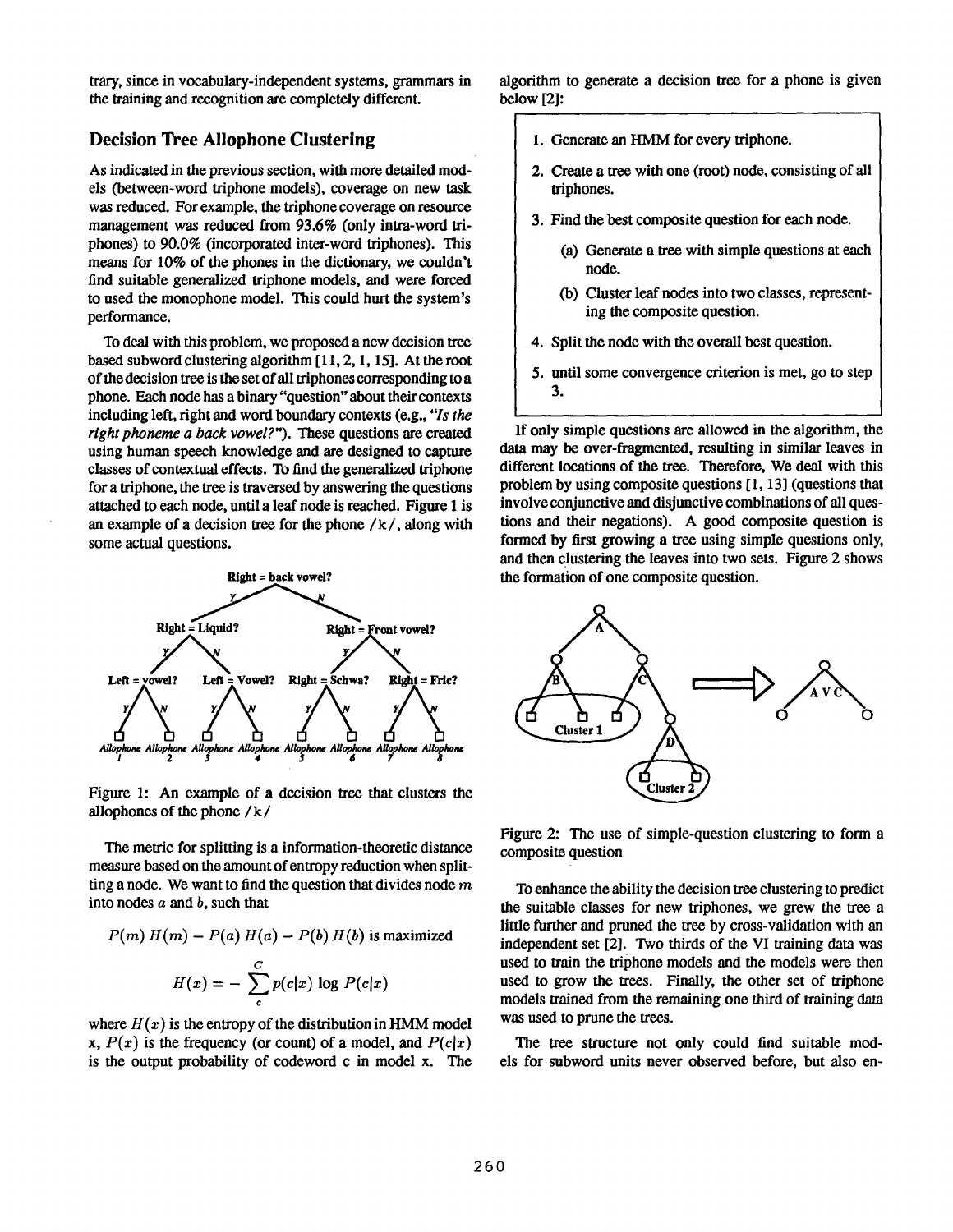able smoothing with all ancestor nodes instead of only context-independent one in the traditional generalized triphone scheme which used agglomerative clustering algorithm. Thus we expected the decision tree based clustering would perform better than other algorithms **in** vocabularyindependent systems. In a preliminary experiment, the use of decision tree based generalized triphones rather than traditional generalized triphones reduced the error rate of the VI system from 6.5% to 5A% (a 17% error reduction).

In [4], we found that decision tree based clustering worked only marginally better than agglomerative clustering. The significant improvement here is due to three reasons: (1) improved tree growing and pruning techniques, and (2) our models in this study are more detailed and consistent, which makes it easier to find appropriate and meaningful questions, and (3) triphone coverage is lower in this study, so decision tree based clustering is able to find more suitable models.

#### **Experiments and** Results

All the experiments are evaluated on the speaker-independent DARPA resource management task. This task is a 991-word continuous speech task and a standard word-pair grammar with perplexity 60 was used throughout. The test set consists of 320 sentences from 32 speakers (a random selection from June 1988, February 1989 and October 1990 DARPA evaluation sets)

For the vocabulary-dependent (VD) system, we used the the standard DARPA speaker-independent database which consisted of 3,990 sentences from 109 speakers to train the system under different configurations. The baseline vocabularyindependent (VI) system was trained from a total of 15,000 VI sentences. 5,000 of these were the TIMIT and Harvard sentences and I0,000 were General English sentences recorded **at**  CMU. We have shown that different recording environments between training and testing degrades the performance significantly [4]. While the VD training set were recorded at TI, the VI training set were recorded **at** CMU. Therefore, we recorded **at** CMU another exactly test set from 32 speakers (different from TI speakers), each speaking 10 sentences (same as the TI sentences), to illustrate the influence of different recording environments. From now on, we use"CMU test set" to denote the test set recorded at CMU and "TI test set" to denote the test set recorded at TI.

In the baseline systems, both the VD and VI systems only used 3 codebook and intra-word generalized triphones. In the first experiment with more acoustic dynamic features, both VD and VI used 4 codebook configuration and got roughly the same improvements. After that, we added 5,000 more general English sentences to the VI training set. We then incorporated inter-word triphones into both VD and VI systems. The VI system was improved more than the VD system. Finally, we used decision tree based generalized triphones on

both VD and VI systems. As we expected, the decision tree clustering further improved the VI system by finding more suitable models for subword units never observed in VI training set. Decision tree clustering did not improve the VD system since all the triphones were covered in the VD system. Table 1 shows the recognition error rate for these experiments when training and testing are under the same recording environments. The VI systems was tested on CMU test set and the VD systems was tested on TI test set. Note that the last column showed the percentage of the increase of error rate for the VI system in comparison with the VD system. With the above techniques, the final VI system was better than the VD system.

| <b>Configuration</b>       | <b>VD</b> | VI    | Increase in<br><b>Error Rate</b> |
|----------------------------|-----------|-------|----------------------------------|
| <b>Baseline</b>            | 8.6%      | 11.1% | $+29.0%$                         |
| $+4$ codebooks             | 7.5%      | 9.4%  | $+25.3%$                         |
| $+5,000$ sentences (VI)    | 7.5%      | 9.1%  | $+21.3%$                         |
| + inter-word triphones     | 6.0%      | 6.5%  | $+8.3%$                          |
| + decision-tree clustering | 6.2%      | 5.4%  | $-12.9%$                         |

Table 1: The VD and VI results under the same recording condition

The recording environment difference is unavoidable in the vocabulary-independent speech recognition system because the system is trained only once, and must be applied to any applications which could take place in other different environments. In [4], we found the VI system suffered much more from cross environment recognition than the VD system. Table 2 showed the cross environment recognition for both the VD and VI systems. That is, the VI systems were tested on TI test set and the VD systems were tested on CMU test set. We find that the VI system became more robust to the changes **in** recording environment than the VD system when the VI system had more training data and better subword models. At last, the VI system also performed better than the VD system under cross recording condition.

| Configuration              | <b>VD</b> | VI    | Increase in<br><b>Error Rate</b> |
|----------------------------|-----------|-------|----------------------------------|
| <b>Baseline</b>            | 10.8%     | 15.4% | $+42.6%$                         |
| $+4$ codebooks             | 10.1%     | 13.7% | $+35.6%$                         |
| $+5,000$ sentences (VI)    | 10.1%     | 12.7% | $+25.7%$                         |
| + inter-word triphones     | 8.1%      | 8.0%  | $-1.2%$                          |
| + decision-tree clustering | 8.3%      | 7.4%  | $-10.8%$                         |

Table 2: The VD and VI results under the cross recording condition

Finally, we tested the last two systems(incoporating inter-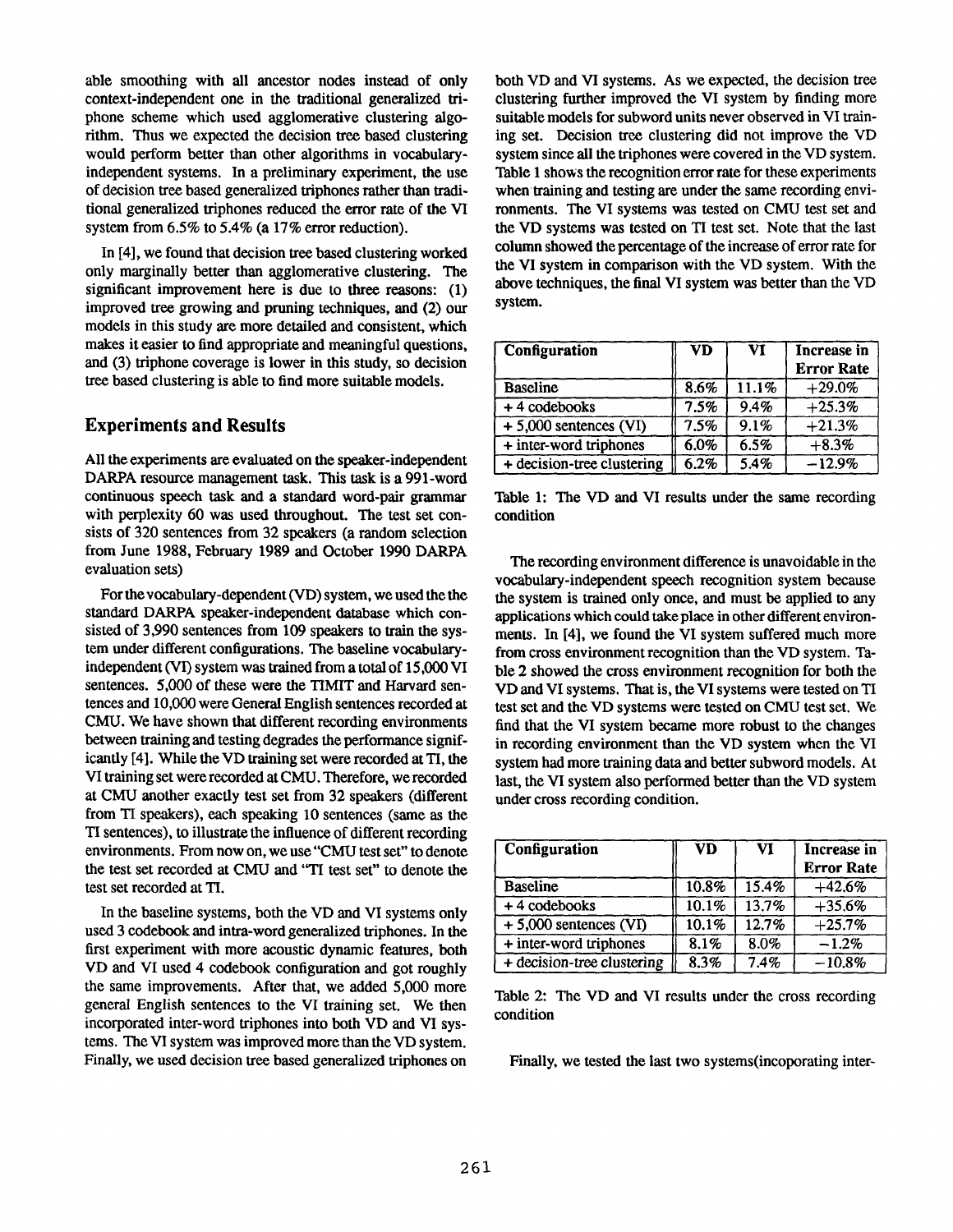word triphones and decision-tree clustering) on the nogrammar recognition. Table 3 showed both results under the same or cross recording conditions. Like the recognition with word-pair grammar, the use of decision tree clustering algorithm reduced the error rate of VI system from 27.8% to 22.8%(a 18% error reduction) under the same recording condition and also made the best VI system better than the besst VD system under the same and cross recording conditions.

| Configuration             | <b>VD</b> | VI    | Increase in<br><b>Error Rate</b> |
|---------------------------|-----------|-------|----------------------------------|
| w/o decision-tree (same)  | 24.5%     | 27.8% | $+13.5%$                         |
| w/o decision-tree (cross) | 29.2%     | 30.8% | $+5.5%$                          |
| w decision-tree (same)    | 25.2%     | 22.8% | $-9.5%$                          |
| w decision-tree (cross)   | 29.9%     | 28.1% | -6.0%                            |

|  |  |  | Table 3: The VD and VI results for no-grammar recognition |
|--|--|--|-----------------------------------------------------------|
|--|--|--|-----------------------------------------------------------|

## **Conclusions**

In this paper, we have presented several techniques that substantially improve the performance of CMU's vocabularyindependent speech recognition system. These techniques, including more dynamic features in acoustic modeling, more training data, more detailed subword modeling (incorporating the word boundary contexts) and decision tree allophone clustering, led to more than 50% error reduction on both same recording and cross recording conditions. This also made our vocabulary-independent system better than our vocabularydependent system on the resource management task under both conditions.

In the future, we expect to further extend some of these areas. We will enhance our subword units by modeling more acoustic-phonetic variations, e.g., contexts further than left and right contexts, and function word contexts, etc. Currently, since the use of composite questions might lead to some unreasonable combinations of simple questions, we would like to refine and constrain the type of questions which can be asked to split the decision tree. We would also like to reduce the training data for the decision tree based generalized allophone system and demonstrate the smoothing power and generalizability of decision tree because it would reduce the coverage of the vocabulary-independent systems for new tasks.

Although the vocabulary-independent recognition results on cross recording condition were improved a lot when we had more training data and better subword modeling, there is still a non-negligible degradation for cross recording condition. In the future, we will implement some environmental normalization techniques to further improve the performance of cross environment conditions. Moreover, we would also like to implement some rapid and non-intrusive task adaptation to make the vocabulary-independent system tailored to the individual task.

To make the speech recognition system more robust for new vocabularies and new environments are essential to make the speech recognition application feasible. Our results have shown that plentiful training data, careful subword modeling, and decision tree based clustering have compensated for the lack of vocabulary and environment specific training. We hope with the additional help of environmental normalization and non-intrusive task adaptation, the vocabularyindependent system can be tailored to any task quickly and cheaply.

### **Acknowledgements**

This research was sponsored in part by US West and in part by the Defense Advanced Research Projects Agency (DOD), Axpa Order No. 5167, under contract number N00039-85- C-0163. The authors would like to express their gratitude to Professor Raj Reddy and CMU speech research group for their support.

### **References**

- [1] Bahl, L., Brown, R, de Souze, R, and Mercer, *R. A Tree-Based StatisticalLanguage Model for Natural Language Speech Recognition.* IEEE **Transactions on Acoustics, Speech, and Signal Processing,** vol. ASSP-37 (1989), pp. 1001-1008.
- **[2]**  Breiman, L., Friedman, J., Olshen, R., and Stone, C. **Classification and Regression** Trees. Wadsworth, Inc., Belmont, CA., 1984.
- [3] Furui, S. *Speaker-Independent Isolated Word Recognition Using Dynamic Features of Speech Spectrum.* IEEE **Transactions on Acoustics, Speech, and Signal Processing,** vol. ASSP-34 (1986), pp. 52-59.
- [4] Hon, H. and Lee, K. *On Vocabulary-lndependentSpeech Modeling.* **in: ICASSP.** 1990.
- [5] Hon, H., Lee, K., and Weide, R. *Towards Speech Recognition Without Vocabulary-Specific Training.* in: Proceedings **of Eurospeech.** 1989.
- [6] Huang, X., Alleva, E, Hayamizu, S., Hon, H., and *Lee, K. Improved Hidden Markov Modeling for Speaker-Independent Continuous Speech Recognition.*  **in: DARPA Speech and Language Workshop.** Morgan Kaufmann Publishers, San Mateo, CA, 1990.
- [7] Huang, X., Lee, K., Hon, H., and Hwang, M. *Improved Acoustic Modeling with the SPHINX Speech Recognition System.* in: ICASSP. 1991.